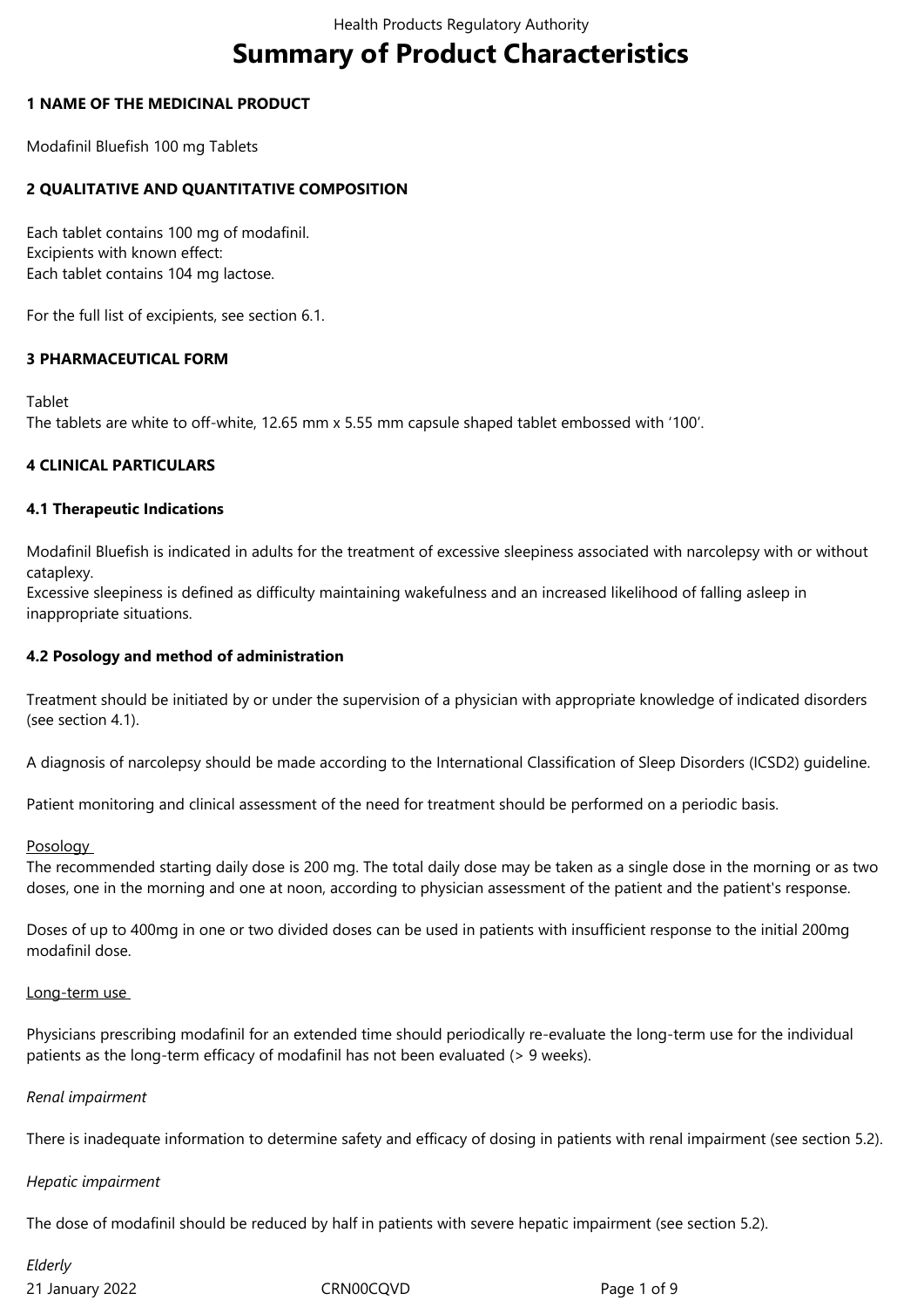#### Health Products Regulatory Authority

There are limited data available on the use of modafinil in elderly patients. In view of the potential for lower clearance and increased systemic exposure, it is recommended that patients over 65 years of age commence therapy at 100 mg daily.

## *Paediatric population*

Modafinil should not be used in children aged less than 18 years old because of safety and efficacy concerns (see section 4.4).

## Method of administration

For oral use. Tablets should be swallowed whole.

## **4.3 Contraindications**

Hypersensitivity to the active substance or to any of the excipients listed in section 6.1.

Uncontrolled moderate to severe hypertension Cardiac arrhythmias.

## **4.4 Special warnings and precautions for use**

## Diagnosis of sleep disorders

Modafinil should be used only in patients who have had a complete evaluation of their excessive sleepiness, and in whom a diagnosis of narcolepsy, has been made in accordance with ICSD diagnostic criteria. Such an evaluation usually consists, in addition to the patient's history, sleep measurements testing in a laboratory setting and exclusion of other possible causes of the observed hypersomnia.

## Serious rash, including Stevens-Johnson Syndrome, Toxic Epidermal Necrolysis and Drug Rash with Eosinophilia and Systemic Symptoms

Serious rash requiring hospitalisation and discontinuation of treatment has been reported with the use of modafinil occurring within 1 to 5 weeks after treatment initiation. Isolated cases have also been reported after prolonged treatment (e.g., 3 months). In clinical trials of modafinil, the incidence of rash resulting in discontinuation was approximately 0.8% (13 per 1,585) in paediatric patients (age <17 years); this includes serious rash. No serious skin rashes have been reported in adult clinical trials (0 per 4,264) of modafinil. **Modafinil should be discontinued at the first sign of rash and not re-started** (see section 4.8).

Rare cases of serious or life-threatening rash, including Stevens-Johnson Syndrome (SJS), Toxic Epidermal Necrolysis (TEN), and Drug Rash with Eosinophilia and Systemic Symptoms (DRESS) have been reported in adults and children in worldwide post-marketing experience.

## Paediatric population

Because safety and effectiveness in controlled studies in children have not been established and because of the risk of serious cutaneous hypersensitivity and psychiatric adverse reactions, the use of modafinil is not recommended in the paediatric population (below 18 years).

## Multi-organ hypersensitivity reaction

Multi-organ hypersensitivity reactions, including at least one fatality in post-marketing experience, have occurred in close temporal association to the initiation of modafinil.

Although there have been a limited number of reports, multi-organ hypersensitivity reactions may result in hospitalization or be life-threatening. There are no factors that are known to predict the risk of occurrence or the severity of multi-organ hypersensitivity reactions associated with modafinil. Signs and symptoms of this disorder were diverse; however, patients typically, although not exclusively, presented with fever and rash associated with other organ system involvement. Other associated manifestations included myocarditis, hepatitis, liver function test abnormalities, haematological abnormalities (e.g., eosinophilia, leukopenia, thrombocytopenia), pruritus, and asthenia.

Because multi-organ hypersensitivity is variable in its expression, other organ system symptoms and signs, not noted here, may occur.

If a multi-organ hypersensitivity reaction is suspected, modafinil should be discontinued.

21 January 2022 CRN00CQVD Page 2 of 9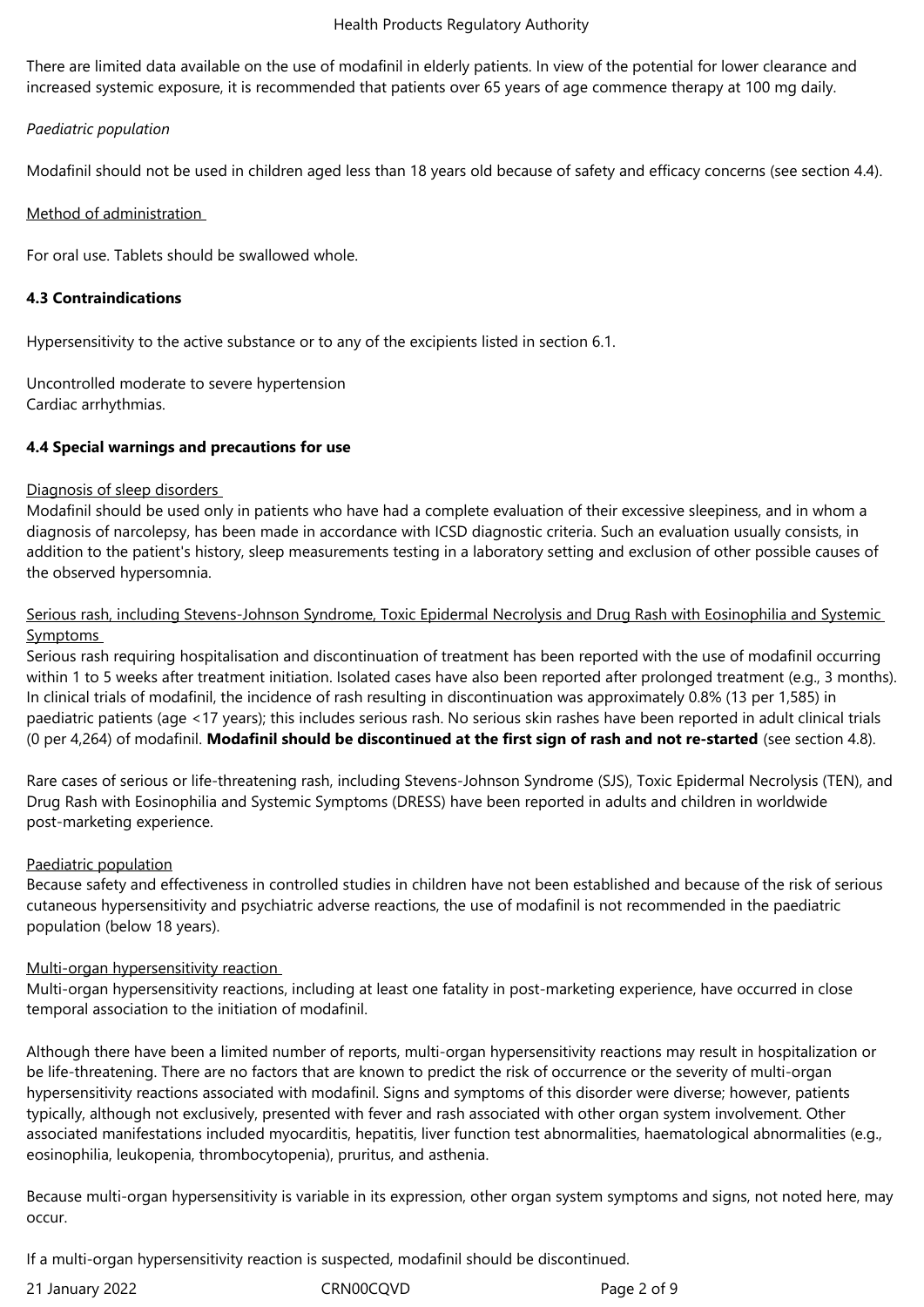## Psychiatric disorders

Patients should be monitored for the development of *de novo* or exacerbation of pre-existing psychiatric disorders (see below and Section 4.8) at every adjustment of dose and then regularly during treatment. If psychiatric symptoms develop in association with modafinil treatment, modafinil should be discontinued and not restarted. Caution should be exercised in giving modafinil to patients with a history of psychiatric disorders including psychosis, depression , mania, major anxiety, agitation, insomnia or substance abuse (see below).

## **Anxiety**

Modafinil is associated with the onset or worsening of anxiety. Patients with major anxiety should only receive treatment with modafinil in a specialist unit.

## Suicide-related behaviour

Suicide-related behaviour (including suicide attempts and suicidal ideation) has been reported in patients treated with modafinil. Patients treated with modafinil should be carefully monitored for the appearance or worsening of suicide-related behaviour. If suicide-related symptoms develop in association with modafinil, treatment should be discontinued.

## Psychotic or manic symptoms

Modafinil is associated with the onset or worsening of psychotic symptoms or manic symptoms (including hallucinations, delusions, agitation or mania). Patients treated with modafinil should be carefully monitored for the appearance or worsening of psychotic or manic symptoms. If psychotic or manic symptoms occur, discontinuation of modafinil may be required.

#### Bipolar disorders

Care should be taken in using modafinil in patients with co-morbid bipolar disorder because of concern for possible precipitation of a mixed/manic episode in such patients.

#### Aggressive or hostile behaviour

The onset or worsening of aggressive or hostile behaviour can be caused by treatment with modafinil. Patients treated with modafinil should be carefully monitored for the appearance or worsening of aggressive or hostile behaviour. If symptoms occur, discontinuation of modafinil may be required.

#### Cardiovascular risks

An ECG is recommended in all patients before Modafinil treatment is initiated. Patients with abnormal findings should receive further specialist evaluation and treatment before Modafinil treatment is considered.

Blood pressure and heart rate should be regularly monitored in patients receiving modafinil. Modafinil should be discontinued in patients who develop arrhythmia or moderate to severe hypertension and not restarted until the condition has been adequately evaluated and treated.

Modafinil tablets are not recommended in patients with a history of left ventricular hypertrophy or cor pulmonale and in patients with mitral valve prolapse who have experienced the mitral valve prolapse syndrome when previously receiving CNS stimulants. This syndrome may present with ischaemic ECG changes, chest pain or arrhythmia.

#### Insomnia

Because modafinil promotes wakefulness, caution should be paid to signs of insomnia.

## Maintenance of sleep hygiene

Patients should be advised that modafinil is not a replacement for sleep and good sleep hygiene should be maintained. Steps to ensure good sleep hygiene may include a review of caffeine intake.

## Patients using steroidal contraceptives

Sexually active women of child-bearing potential should be established on a contraceptive programme before taking modafinil. Since the effectiveness of steroidal contraceptives may be reduced when used with modafinil, alternative or concomitant methods of contraception are recommended, and for two months after discontinuation of modafinil (also see 4.5 with respect to potential interaction with steroidal contraceptives).

#### Abuse, misuse, diversion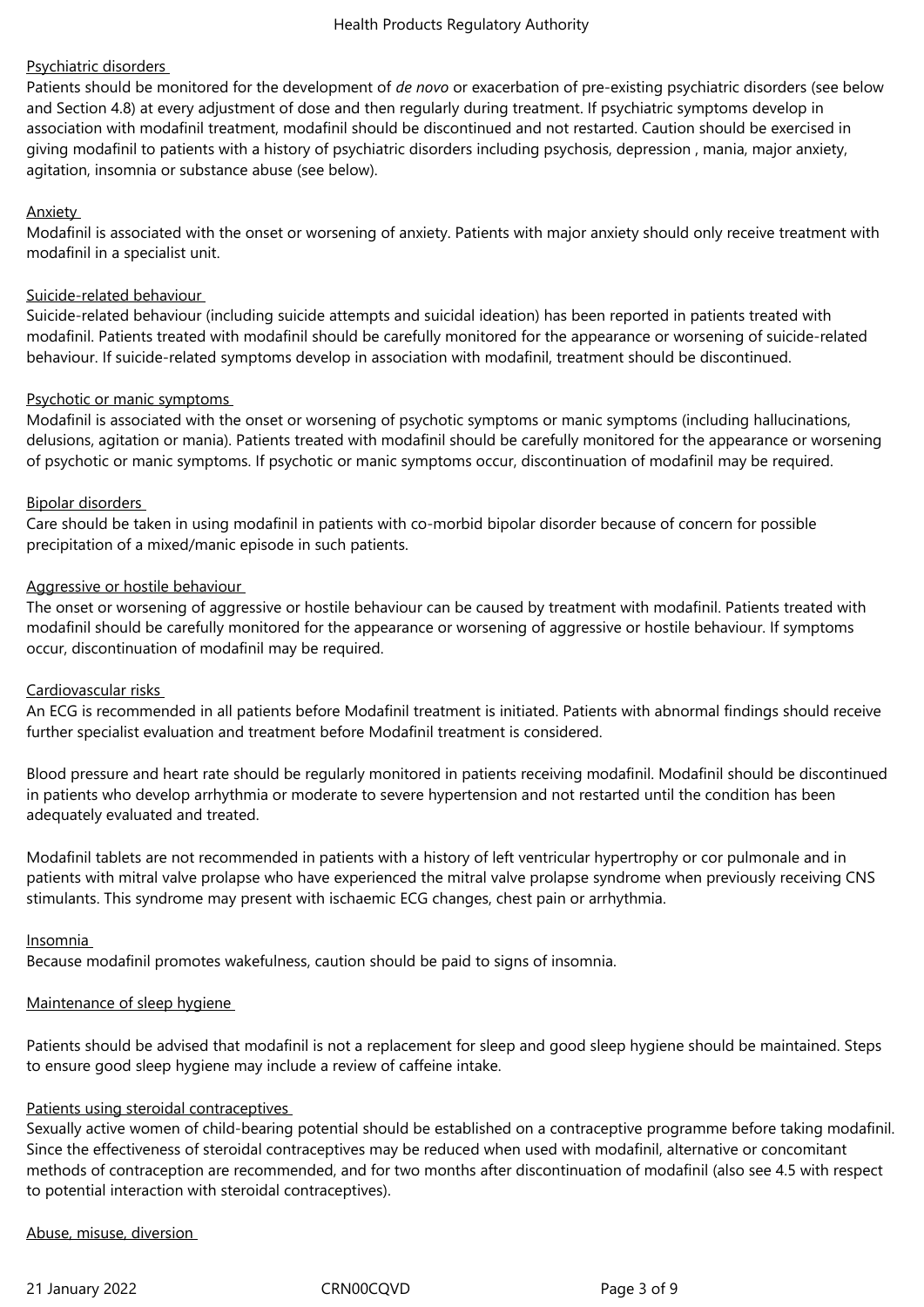#### Health Products Regulatory Authority

Whilst studies with modafinil have demonstrated a potential for dependence, the possibility of dependence with long-term use cannot be entirely excluded.

Caution should be exercised in administering modafinil to patients with history of alcohol, drug or illicit substance abuse.

## Lactose intolerance

Patients with rare hereditary problems of galactose intolerance, total lactase deficiency or glucose-galactose malabsorption should not take this medicine.

#### Sodium

This medicine contains less than 1 mmol sodium (23 mg) per dose, that is to say essentially 'sodium-free'.

## **4.5 Interaction with other medicinal products and other forms of interactions**

Modafinil may increase its own metabolism via induction of CYP3A4/5 activity but the effect is modest and unlikely to have significant clinical consequences.

Anticonvulsants: Co-administration of potent inducers of CYP activity, such as carbamazepine and phenobarbital, could reduce the plasma levels of modafinil. Due to a possible inhibition of CYP2C19 by modafinil and suppression of CYP2C9 the clearance of phenytoin may be decreased when modafinil is administered concomitantly. Patients should be monitored for signs of phenytoin toxicity, and repeated measurements of phenytoin plasma levels may be appropriate upon initiation or discontinuation of treatment with modafinil.

Steroidal contraceptives**:**The effectiveness of steroidal contraceptives may be impaired due to induction of CYP3A4/5 by modafinil. Alternative or concomitant methods of contraception are recommended for patients treated with modafinil. Adequate contraception will require continuation of these methods for two months after stopping modafinil.

Antidepressants**:**A number of tricyclic antidepressants and selective serotonin reuptake inhibitors are largely metabolised by CYP2D6. In patients deficient in CYP2D6 (approximately 10% of a Caucasian population) a normally ancillary metabolic pathway involving CYP2C19 becomes more important. As modafinil may inhibit CYP2C19, lower doses of antidepressants may be required in such patients.

Anticoagulants**:**Due to possible suppression of CYP2C9 by modafinil the clearance of warfarin may be decreased when modafinil is administered concomitantly. Prothrombin times should be monitored regularly during the first 2 months of modafinil use and after changes in modafinil dosage.

Other medicinal products**:**Substances that are largely eliminated via CYP2C19 metabolism, such as diazepam, propranolol and omeprazole may have reduced clearance upon co-administration of modafinil and may thus require dosage reduction. In addition, *in vitro* induction of CYP1A2, CYP2B6 and CYP3A4/5 activities has been observed in human hepatocytes, which were it to occur *in vivo*, could decrease the blood levels of drugs metabolised by these enzymes, thereby possibly decreasing their therapeutic effectiveness.

Results from clinical interaction studies suggest that the largest effects may be on substrates of CYP3A4/5 that undergo significant presystemic elimination, particularly via CYP3A enzymes in the gastrointestinal tract. Examples include ciclosporin, HIV-protease inhibitors, buspirone, triazolam, midazolam and most of the calcium channel blockers and statins. In a case report, a 50% reduction in ciclosporin concentration was observed in a patient receiving ciclosporin in whom concurrent treatment with modafinil was initiated.

## **4.6 Fertility, pregnancy and lactation**

#### Pregnancy

Based on limited human experience from a pregnancy registry and spontaneous reporting modafinil is suspected to cause congenital malformations when administered during pregnancy.

Studies in animals have shown reproductive toxicity (see section 5.3).

Women of childbearing potential have to use effective contraception. Modafinil 100 mg tablets should not be used during pregnancy. As modafinil may reduce the effectiveness of oral contraception alternative additional methods of contraception are required (see sections 4.4 and 4.5).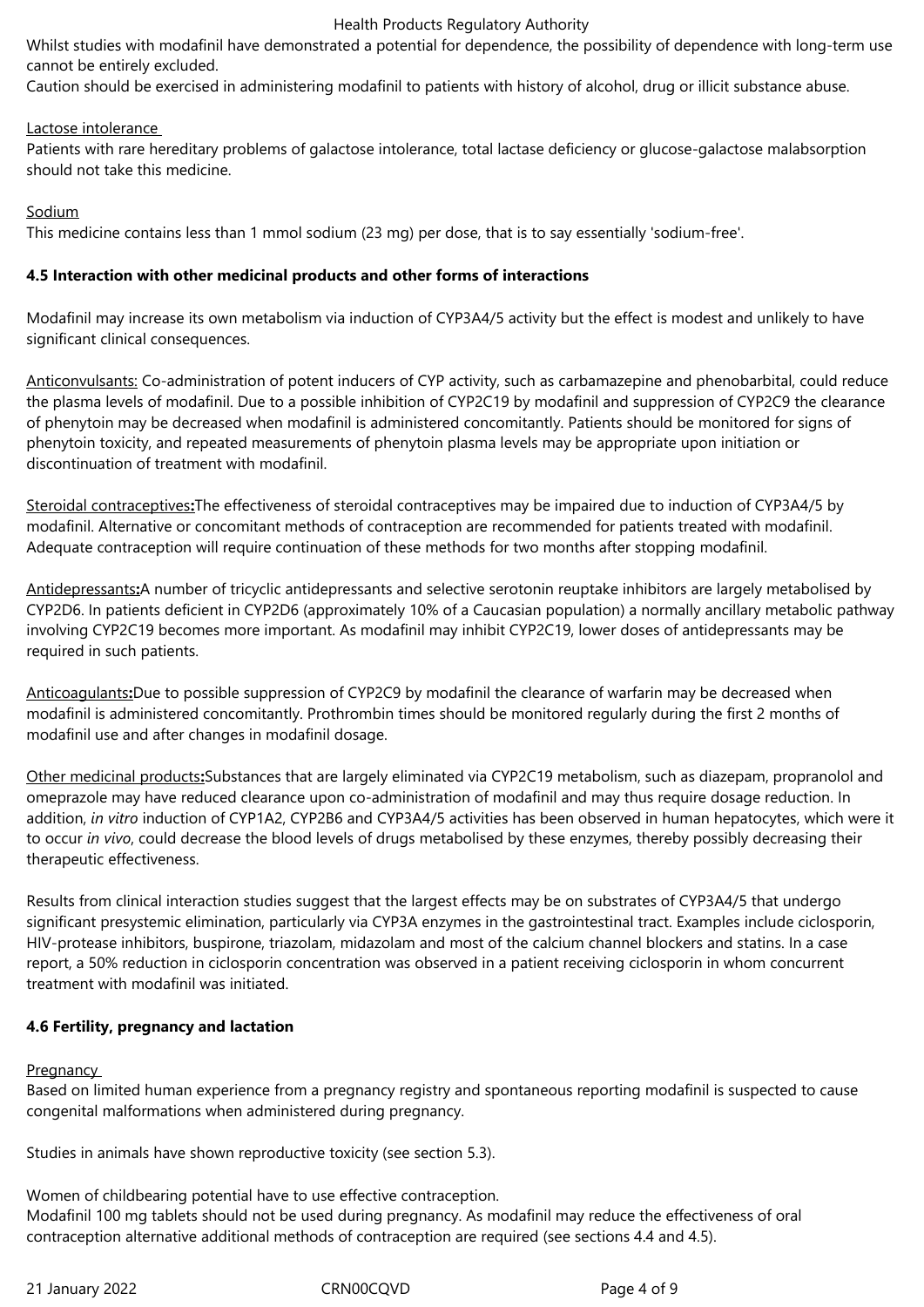## Breastfeeding

Available pharmacodynamic/toxicological data in animals have shown excretion of Modafinil/metabolites in milk (for details see 5.3).

Modafinil should not be used during breast feeding.

**Fertility** 

No data on fertility are available.

## **4.7 Effects on ability to drive and use machines**

Patients with abnormal levels of sleepiness who take modafinil should be advised that their level of wakefulness may not return to normal. Patients with excessive sleepiness, including those taking modafinil should be frequently reassessed for their degree of sleepiness and, if appropriate, advised to avoid driving or any other potentially dangerous activity. Undesirable effects such as blurred vision or dizziness might also affect ability to drive (see section 4.8).

## **4.8 Undesirable effects**

The following adverse reactions have been reported in clinical trials and/or post-marketing experience. The frequency of adverse reactions considered at least possibly related to treatment, in clinical trials involving 1561 patients taking modafinil were as follows: very common (≥1/10), common (≥1/100 to ≤1/10), uncommon (≥1/1 000 to ≤1/100), rare (≥1/10,000 to <1/1,000), not known (cannot be estimated from the available data).

The most commonly reported adverse drug reaction is headache, affecting approximately 21% of patients. This is usually mild or moderate, dose-dependent and disappears within a few days.

Infections and infestations Uncommon: pharyngitis, sinusitis

Blood and lymphatic system disorders Uncommon: eosinophilia, leucopenia

Immune system disorders Uncommon: minor allergic reaction (e.g., hayfever symptoms) Not known: Angioedema, urticaria (hives). Hypersensitivity reactions (characterised by features such as fever, rash, lymphadenopathy and evidence of other concurrent organ involvement), anaphylaxis

Metabolism and nutrition disorders Common: decreased appetite Uncommon: hypercholesterolaemia, hyperglycaemia, diabetes mellitus, increased appetite

## Psychiatric disorders

Common: nervousness, insomnia, anxiety, depression, abnormal thinking, confusion, irritability. Uncommon: sleep disorder, emotional lability, decreased libido, hostility, depersonalisation, personality disorder, abnormal dreams, agitation, aggression, suicidal ideation, psychomotor hyperactivity. Rare: hallucinations, mania, psychosis Not known: delusions

#### Nervous system disorders

Very common: headache Common: dizziness, somnolence, paraesthesia Uncommon: dyskinesia, hypertonia, hyperkinesia, amnesia, migraine, tremor, vertigo, CNS stimulation, hypoaesthesia, incoordination, movement disorder, speech disorder, taste perversion

Eye disorders Common: blurred vision Uncommon: abnormal vision, dry eye

Cardiac disorders Common: tachycardia, palpitation

21 January 2022 CRN00CQVD Page 5 of 9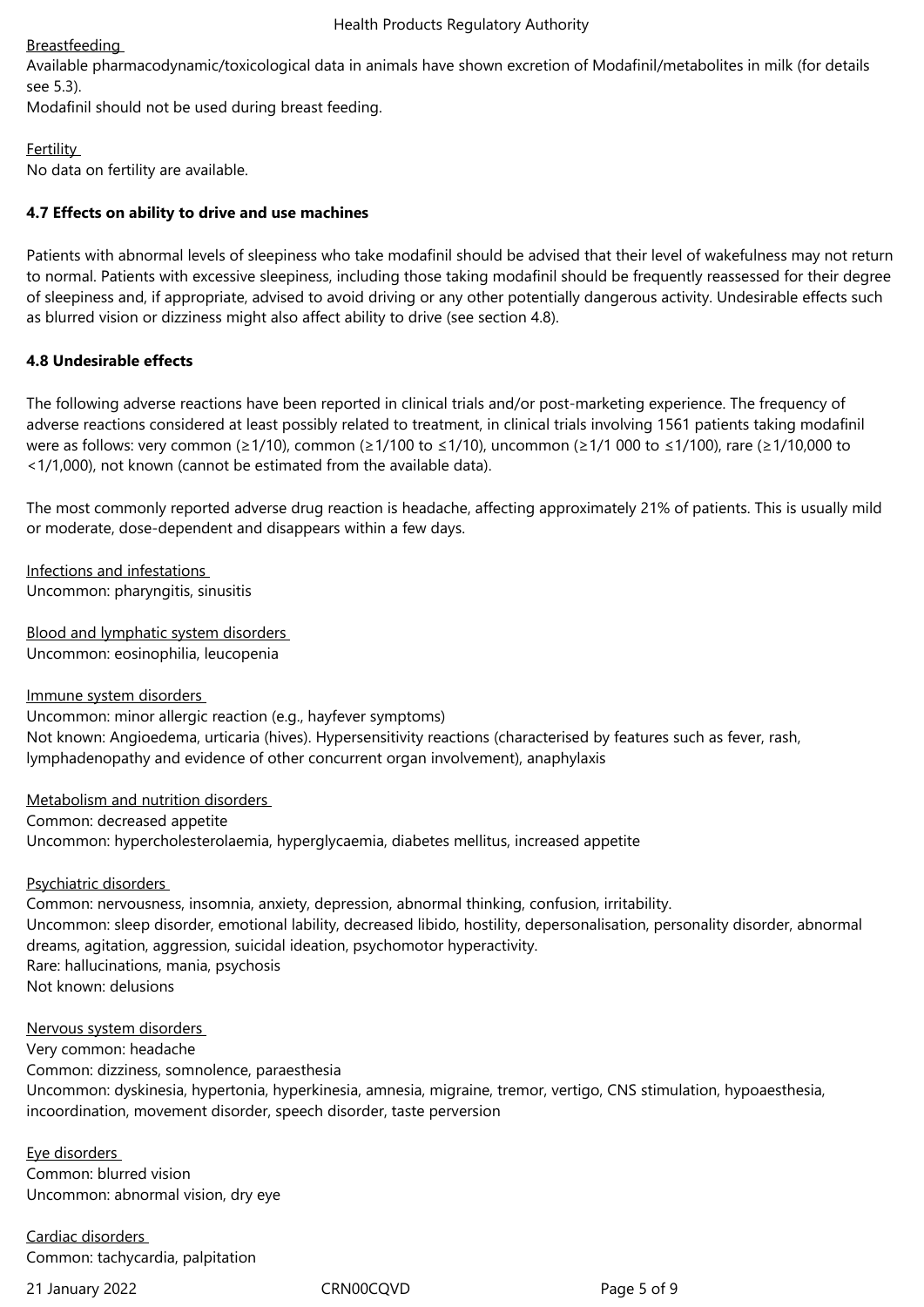Vascular disorders Common: vasodilatation Uncommon: hypertension, hypotension

Respiratory, thoracic and mediastinal disorders Uncommon: dyspnoea, increased cough, asthma, epistaxis, rhinitis

## Gastrointestinal disorders

Common: abdominal pain, nausea, dry mouth, diarrhoea, dyspepsia, constipation Uncommon: flatulence, reflux, vomiting, dysphagia, glossitis, mouth ulcers

Skin and subcutaneous tissue disorders

Uncommon: sweating, rash, acne, pruritis

Not known: serious skin reactions, including erythema multiforme, Stevens-Johnson Syndrome, Toxic Epidermal Necrolysis, and Drug Rash with Eosinophilia and Systemic Symptoms (DRESS).

Musculoskeletal and connective tissue disorders Uncommon: back pain, neck pain, myalgia, myasthenia, leg cramps, arthralgia, twitch

Renal and urinary disorders Uncommon: abnormal urine, urinary frequency

Reproductive system and breast disorders Uncommon: menstrual disorder

General disorders and administration site conditions Common: asthenia, chest pain Uncommon: peripheral oedema, thirst

**Investigations** 

Common: abnormal liver function tests, dose related increases in alkaline phosphatase and gamma glutamyl transferase have been observed.

Uncommon: abnormal ECG, weight increase, weight decrease

## Reporting of suspected adverse reactions

Reporting suspected adverse reactions after authorisation of the medicinal product is important. It allows continued monitoring of the benefit/risk balance of the medicinal product. Healthcare professionals are asked to report any suspected adverse reactions directly via HPRA Pharmacovigilance, Earlsfort Terrace, IRL - Dublin 2; Tel: +353 1 6764971; Fax: +353 1 6762517; Website: www.hpra.ie; E-mail: medsafety@hpra.ie.

# **4.9 Overdose**

#### Symptoms

Death has occurred with modafinil overdose alone or in combination with other drugs. Symptoms most often accompanying modafinil overdose, alone or in combination with other drugs have included: insomnia; central nervous system symptoms such as restlessness, disorientation, confusion, agitation, anxiety, excitation and hallucination; digestive changes such as nausea and diarrhoea; and cardiovascular changes such as tachycardia, bradycardia, hypertension and chest pain.

## Management

Induced emesis or gastric lavage should be considered. Hospitalisation and surveillance of psychomotor status; cardiovascular monitoring or surveillance until the patient's symptoms have resolved are recommended.

## **5 PHARMACOLOGICAL PROPERTIES**

## **5.1 Pharmacodynamic properties**

Pharmacotherapeutic group: Psychoanaleptics, centrally acting sympathomimetics, ATC code: N06BA07

21 January 2022 **CRN00CQVD** CRNOOCQVD Page 6 of 9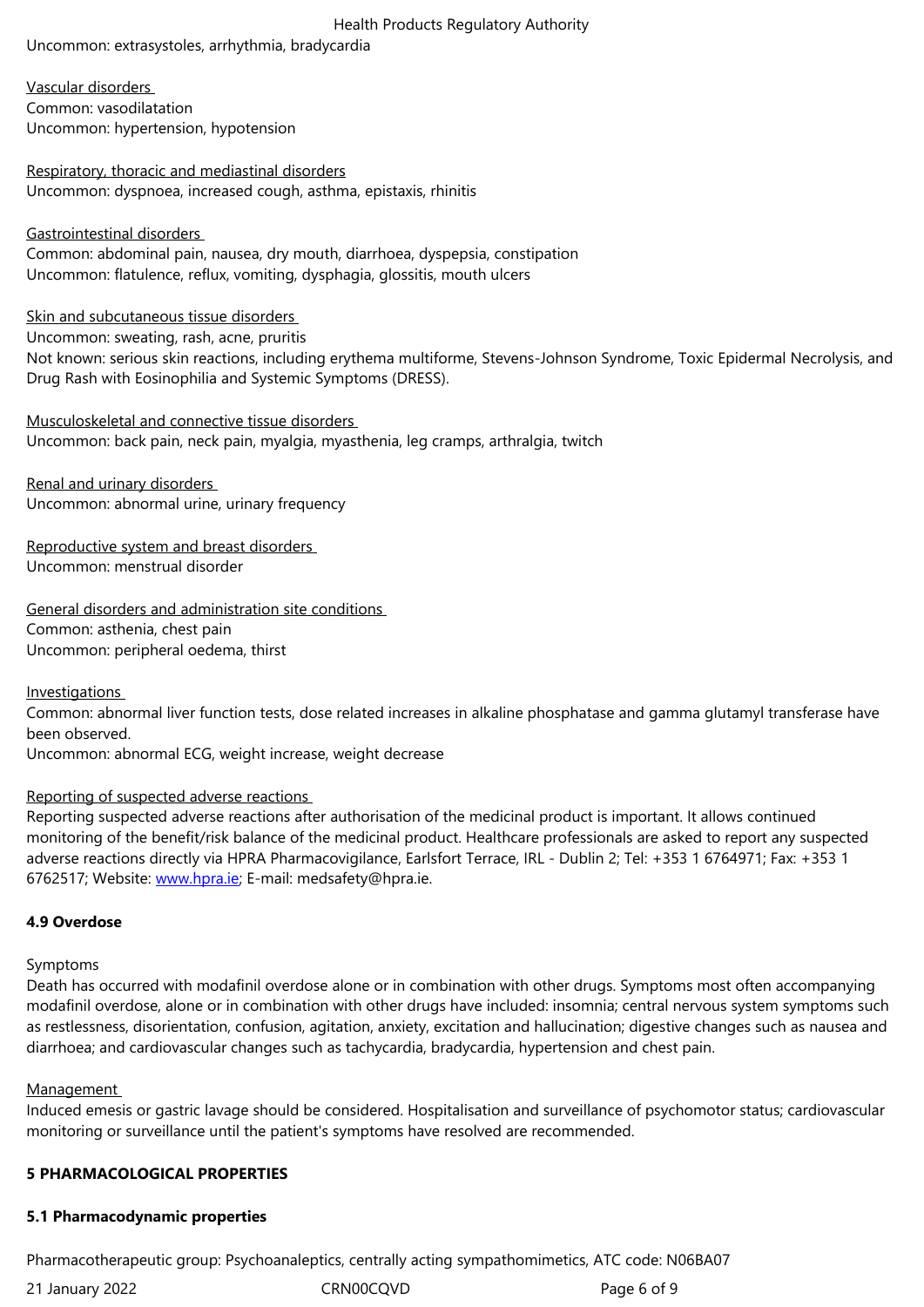#### Mechanism of action

Modafinil promotes wakefulness in a variety of species, including man. The precise mechanism(s) through which modafinil promotes wakefulness is unknown.

#### Pharmacodynamic effects

In non-clinical models, modafinil has weak to negligible interactions with receptors involved in the regulation of sleep/wake states (e.g., adenosine, benzodiazepine, dopamine, GABA, histamine, melatonin, norepinephrine, orexin, and serotonin). Modafinil also does not inhibit the activities of adenylyl cyclase, catechol-O-methyltransferase, glutamic acid decarboxylase MAO-A or B, nitric oxide synthetase, phosphodiesterases II-VI, or tyrosine hydroxylase.

While modafinil is not a direct-acting dopamine receptor agonist, *in vitro* and *in vivo* data indicate that modafinil binds to the dopamine transporter and inhibits dopamine reuptake. The wake-promoting effects of modafinil are antagonised by D1/D2 receptor antagonists suggesting that it has indirect agonist activity.

Modafinil does not appear to be a direct  $\alpha_1$ -adrenoceptor agonist. However, modafinil binds to the norepinephrine transporter and inhibits norepinephrine uptake, but these interactions are weaker than those observed with the dopamine transporter. Although modafinil-induced wakefulness can be attenuated by the  $\alpha_1$ -adrenoceptor antagonist, prazosin, in other assay systems (e.g. vas deferens) responsive to  $\alpha_1$ -adrenoceptor agonists, modafinil is inactive.

In non-clinical models, equal wakefulness-promoting doses of methylphenidate and amphetamine increase neuronal activation throughout the brain, whereas modafinil unlike classical psychomotor stimulants, predominantly affects brain regions implicated in regulating arousal, sleep, wake and vigilance.

In humans, modafinil restores and/or improves the level and duration of wakefulness and daytime alertness in a dose-related manner. Administration of modafinil results in electrophysiological changes indicative of increased alertness and improvements in objective measures of ability to sustain wakefulness.

#### Clinical efficacy and safety

The efficacy of modafinil in patients with obstructive sleep apnoea (OSA) exhibiting excessive day time sleepiness despite treatment with continuous positive airways pressure (CPAP) has been studied in short term randomised controlled clinical trials. Although statistically significant improvements in sleepiness were noted, the magnitude of effect and response rate to modafinil was small when assessed by objective measurements and limited to a small sub-population of the treated patients. In light of this, and because of its known safety profile, the demonstrated benefit is outweighed by the risks.

Three epidemiological studies all utilizing a long-term observational inception cohort design were conducted in administrative databases assessing the cardiovascular and cerebrovascular risk of modafinil. One of the three studies suggested an increase in the incidence rate of stroke in modafinil treated patients compared to patients not treated with modafinil, however, results across the three studies were not consistent**.**

#### **5.2 Pharmacokinetic properties**

Modafinil is a racemic compound, and the enantiomers have different pharmacokinetics where the elimination  $t_{1/2}$  of the R-isomer is three times that of the S-isomer in adult humans.

#### Absorption

Modafinil is well-absorbed with peak plasma concentration reached approximately two to four hours after administration.

Food has no effect on overall modafinil bioavailability; however, absorption (tmax) may be delayed by approximately one hour if taken with food.

#### Distribution

Modafinil is moderately bound to plasma protein (approximately 60%), primarily to albumin, which indicates that there is a low risk of interaction with strongly bound drugs.

#### Biotransformation

21 January 2022 CRN00CQVD Page 7 of 9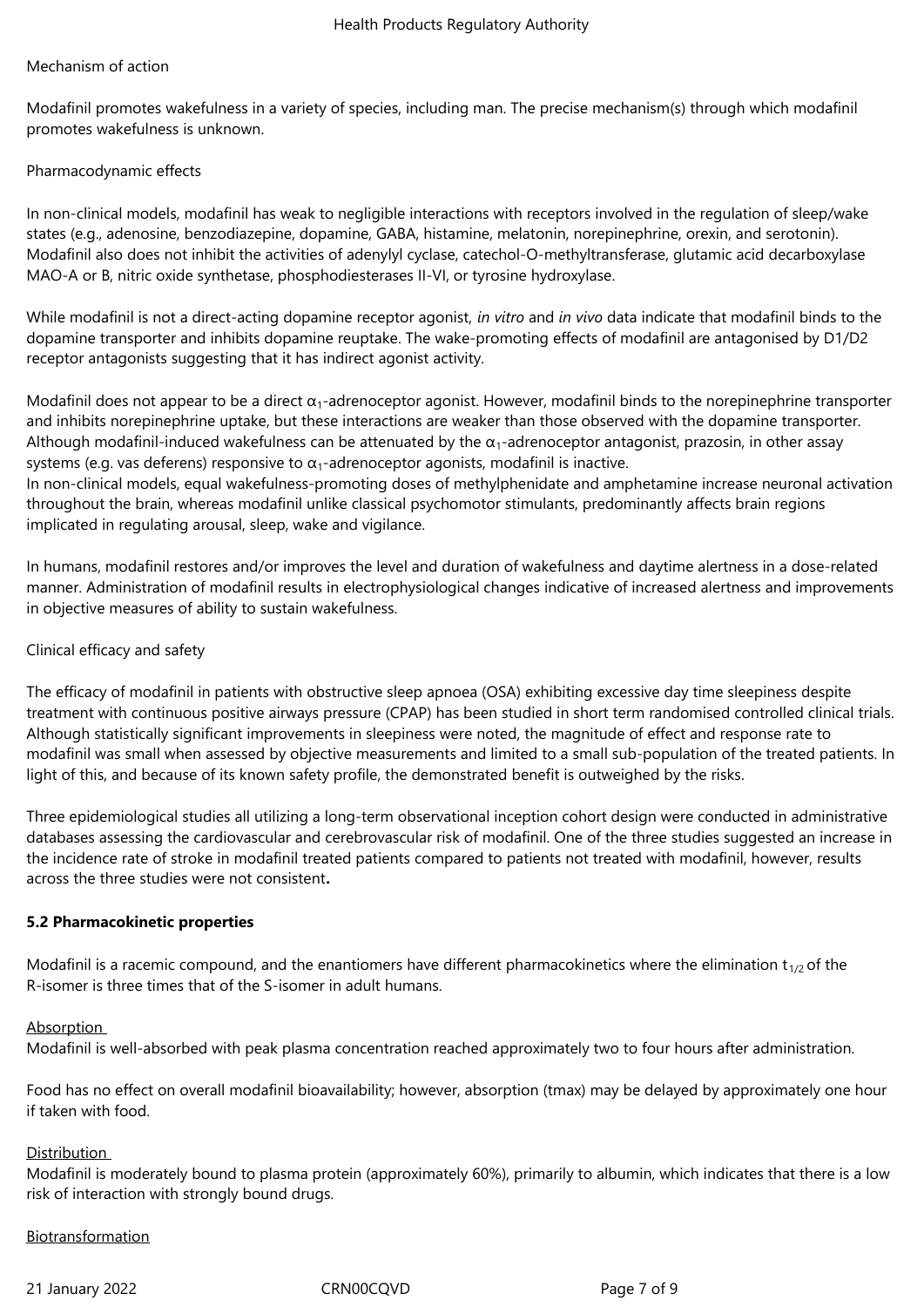#### Health Products Regulatory Authority

Modafinil is metabolised by the liver. The chief metabolite (40 – 50% of the dose), modafinil acid, has no pharmacological activity.

## Elimination

The excretion of modafinil and its metabolites is chiefly renal, with a small proportion being eliminated unchanged (< 10% of the dose).

The effective elimination half-life of modafinil after multiple doses is about 15 hours.

## Linearity/non-linearity

The pharmacokinetic properties of modafinil are linear and time-independent. Systemic exposure increases in a dose proportional manner over the range of 200-600 mg.

## Renal impairment

Severe chronic renal failure (creatinine clearance up to 20 mL/min) did not significantly affect the pharmacokinetics of modafinil administered at 200 mg, but exposure to modafinil acid was increased 9-fold. There is inadequate information to determine safety and efficacy of dosing in patients with renal impairment.

## Hepatic impairment

In patients with cirrhosis, the oral clearance of modafinil was decreased by approximately 60%, and the steady-state concentration doubled, compared with values in healthy subjects. The dosage of modafinil should be reduced by half in patients with severe hepatic impairment.

## Elderly population

There are limited data available on the use of modafinil in elderly patients. In view of the potential for lower clearance and increased systemic exposure, it is recommended that patients over 65 years of age commence therapy at 100 mg daily.

## Paediatric population

For patients 6 to 7 years of age, the estimated half-life is approximately 7 hours and increases with increase in age until half-life values approach those in adults (approximately 15 hours). This difference in clearance is partially offset by the younger patients' smaller size and lower weight which results in comparable exposure following administration of comparable doses. Higher concentrations of one of the circulating metabolites, modafinil sulfone, are present in children and adolescents as compared to adults.

In addition, following repeat-dose administration of modafinil to children and adolescents, a time-dependent reduction in systemic exposure, which plateaus by approximately week 6 is observed. Once steady-state is reached, the pharmacokinetic properties of modafinil do not appear to change with continued administration for up to 1 year.

## **5.3 Preclinical safety data**

Non-clinical data reveal no special hazard for humans based on conventional studies of single and repeated dose toxicity, genotoxicity and carcinogenic potential. However, modafinil plasma exposure in animals was generally less than or similar to that expected in humans.

At exposures similar to human levels at the recommended human dose, modafinil slightly increased the time to mate in female rats, and induced embryo-toxic, but no teratogenic effects in two species (rats and rabbits). In the rat peri-post-natal study, the number of dams with stillborn pups was slightly increased at exposures below human levels, but postnatal development was otherwise not adversely affected at exposures similar to human levels. Modafinil concentration in milk was about 11.5 times higher than in plasma.

#### **6 PHARMACEUTICAL PARTICULARS**

## **6.1 List of excipients**

Lactose monohydrate Crospovidone (E1202) Lactose Povidone K30 (E1201) Sodium Stearyl Fumarate Silica, Colloidal Anhydrous (E551)

21 January 2022 CRN00CQVD Page 8 of 9